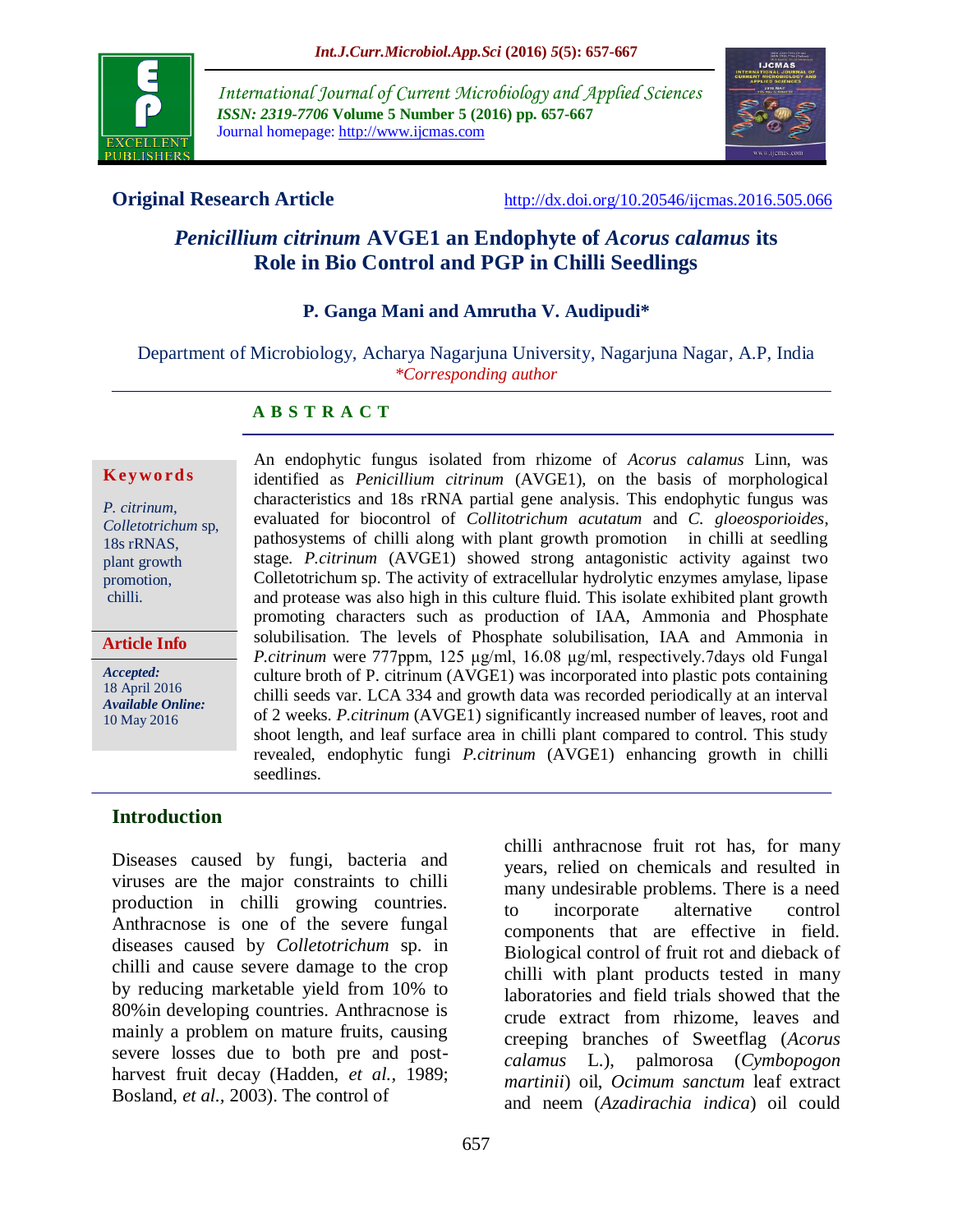restrict growth of the anthracnose fungus Among the bio fungicides used against the fungus *Colletotrichum* sp. on chilli fruit (Jeyalakshmi, and Seetharaman, 1998; Korpraditskul *et al.,* 1999 and Charigkapakorn, 2000).

Endophytic fungi live inside the plant without causing any overt negative effect on the host; rather they protect the host plant from pest and diseases (Saikkonen K *et al.,* 2004).The ability of endophytic micro flora especially fungi provide protection against wide range of plant pathogens and insect herbivores (Clay, *et al.,* 1985; Clay, 1988) and hence drawn the attention to study the endophytes for better health of crop plants and their Antifungal bioactivity (Kumar S, Kaushi, 2013; Clarke, *et al.,* 2006; Kumar, Kaushik, *et al.,* 2011; Li HY *et al.,* 2010; Narisawa K, *et al.,* 2002). However, selection and identification of effective antagonistic organisms is the first and foremost step in biological control (Campanile, 2007; Kamalakannan, 2004).

In view of the above mentioned facts, the present study was undertaken to characterize entophytic fungi isolated from rhizome of *Acorus calamus* Linn., and assess fungal antagonism against *C. acutatum* and *C. gloeosporioides* along with plant growth promoting traits in chilli crop at seedling stage.

#### **Materials and Methods**

#### **Fungal Pathogens**

Chilli fungal pathogens cultures of *C. acutatum* (MTCC2214) and *C. gloeosporioides* (MTCC 3439) were purchased from MTCC Chandigarh, India. The fungal culture were grown on PDA plates and incubated at 28˚c 4-6 days. Stock cultures were maintained on PDA slants.

#### **Isolation of Endophytic Fungi**

The endophytic fungus was isolated from the rhizome. Rhizomes were washed in running tap water and its scales were removed using a sterile blade. It was then washed with 70% ethanol for 1min, followed by 0.5% aqueous solution of sodium hypo chloride for 3 minute. It was again washed with 70% ethanol for 1-4 min and rinsed with sterile distilled water. It was aseptically cut with sterile blade and inner tissue was excised. The excised tissue pieces were inoculated to potato dextrose agar (PDA) containing 1 mM Gentamicin (to avoid bacterial growth) inoculated for 6-25 days at  $25 \pm 10$ C. Pure cultures were then transferred to PDA plates free from antibiotics and cultivated for 20 days at 280C (Petrini, 1984).

## **Screening of Endophytic Fungi for Antifungal Activity**

The isolated strains were screened for their antagonistic activity against C. acutatum and C.gloeosporioides by dual culture method (Campanile, 2007). Mycelial growth (6 mm plugs with the mycelium) removed under aseptic conditions from 4 to 5 day-old pure culture of each isolate of endophytic fungi and pathogenic fungi was transferred to Petri dish (9 cm2) containing 20 ml of PDA and was kept 4 cm apart from each other. The plates were incubated at 28˚C for 8 days and the treatments were replicated in triplicates. The growth of the pathogen and the endophyte was observed constantly and radial growth was recorded by measuring the mean colony diameter on 8th day of inoculation. The percent of inhibition of the test phyto pathogenic fungi was calculated using the formula

 $(R1 - R2/R1) \times 100$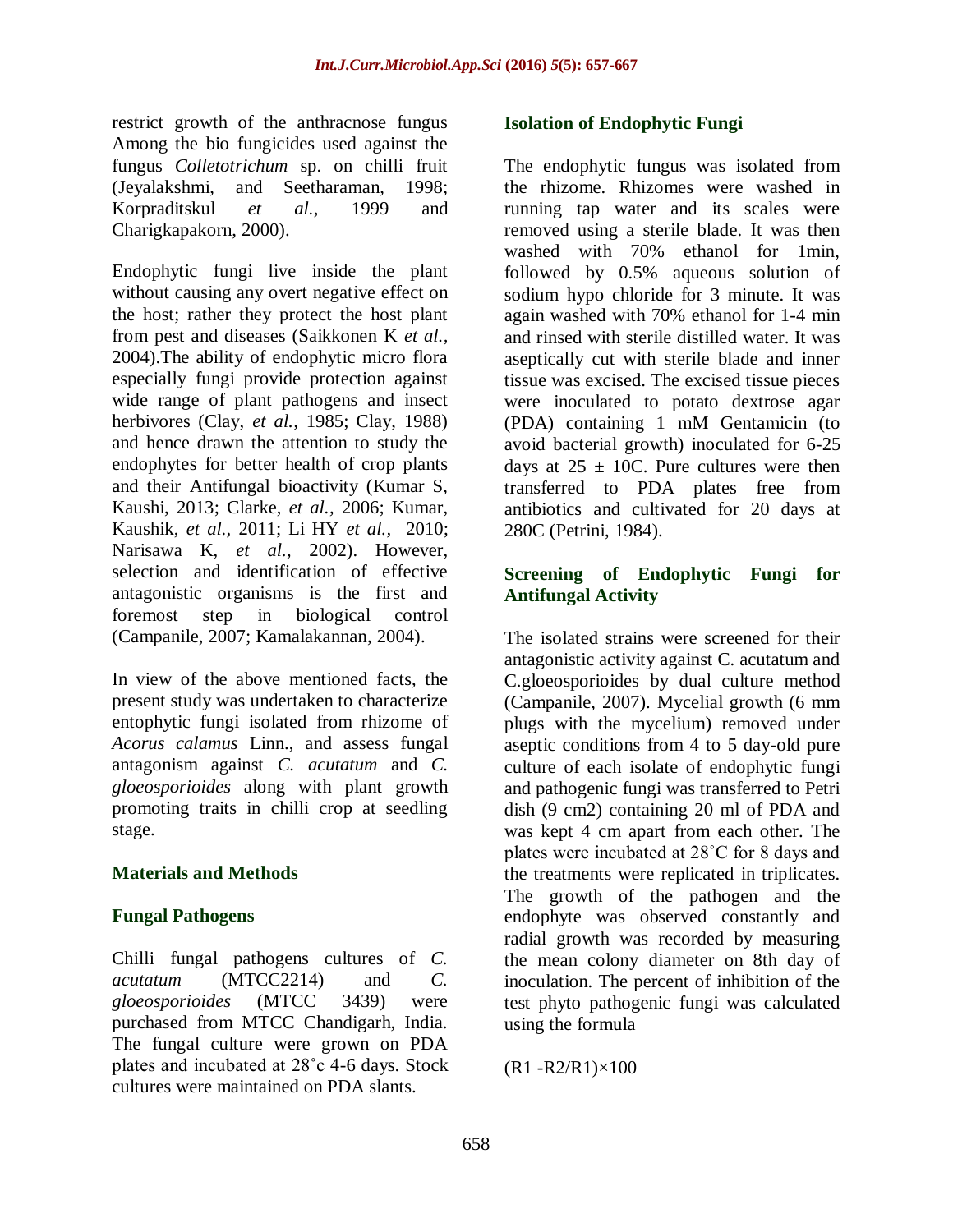Where R1 was the radial growth of pathogen without endophytic fungi, R2 represent the radial growth of pathogen inoculated with endophytic fungi (Ghildial & Pandey, 2008).

## **Identification of Endophytic Fungi**

The fungal cultures were identified based on colony morphology, conidial, shape–size and growth rate (Photita, 2005). Extraction of genomic DNA from the culture of strain was performed according to the extraction method described by Raeder and Broda P (1985).fungal identification was carried out by comparing the rRNA internal transcribed spacer (ITS) regions to sequences deposited in GenBank. ITS regions were amplified by PCR with primers forward (ITS4-5'- TCCGTAGGTGAACC TGCGG-3') and reverse (ITS4-5'TCCTCCG CTTATTGAT ATGC-3') primers. A Peltier Thermal Cycler 200 (MJ Research) was employed, and the conditions for DNA amplification were as follows: an initial denaturation step of 5 min at 940C, 24 cycles of 30 s at 94 0C (denaturation), 30 s at 55 0C (annealing), 30 s at 72 0C (elongation), and a final elongation step of 7 min at 72 0C. The amp icons were purified with GFX columns. PCR products were sequenced using the same primers as those used for amplification. Each sequence was obtained in duplicate from each of two separate PCR amplifications Fungal identification was carried out by an analysis of similarity by means of the BLASTn tool suite from the BLAST software package (Astchul, *et al.,* 1990) to compare its ITS1-5.8S- ITS2 region to sequences deposited in Gen Bank. To perform the phylogenetic analysis, ITS sequence of fungal strain was aligned with characterized sequences retrieved from GenBank by means of the tools available in the MEGA 4.0 software package (Tamura K, *et al.,* 2007). Tree reconstructions were

obtained by the Neighbor-Joining method 1000 bootstrap replicates were performed to assess the statistical support for each branch in the tree.

## **Production of Volatile Compounds by Endophytic Isolates**

The production of volatile substances by endophytic fungi was determined by growing the culture in sealed Petri plates. Inoculum in the form of 5 mm discs of endophytic fungi and test fungal pathogens were placed in the center of two separate bottom portions of Petri dish chamber of same size containing PDA, and one of the plates was placed in an inverted position over the other in such a manner they form a chamber. This set up was sealed with Para film and incubated at 280C for 8 days. Control was maintained without endophytic fungi in the bottom plate. Observation was recorded after one week and proportion of inhibition was calculated

# **Qualitative Extracellular Enzyme Assay**

The isolates of endophytic fungi were tested for their ability to produce the hydrolytic enzymes i.e., amylase, protease and lipase (Hankin & Anagnostakis, 1975; Kumaresan & Suryanarayanan, 2002)

#### **Plant Growth Promoting Traits**

# **Indole Acetic Acid (IAA)**

IAA was quantified by the method of Patten and Glick (2002). Fungal isolate was cultured in flasks containing 10 ml of PDA broth supplemented with tryptophan (L-trp) 0.2 mM and incubated at room temperature  $(25 \text{ to } 28^{\circ}\text{C})$  for 72 h. The cultures were then centrifuged for 15 min at 10 000 rpm. Each 2 ml of the supernatant was mixed with 2 ml of Salkowski reagent (150 ml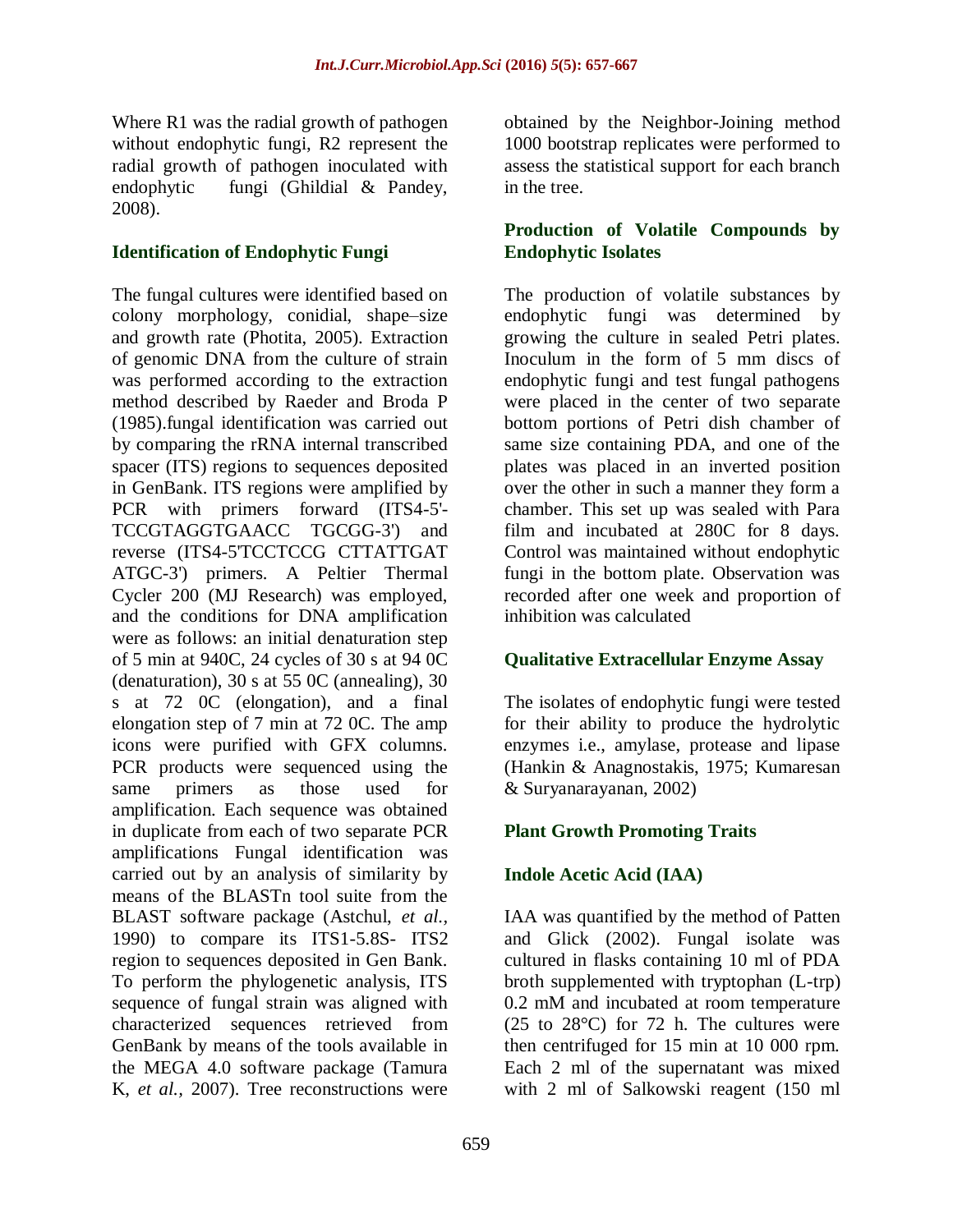H2SO4, 250 ml distilled water, 7.5 ml  $FeCl<sub>3</sub>·6H<sub>2</sub>O$  0.5 M) and incubated at room temperature for 30 min. The presence of IAA was determined by the development of pink color and the IAA concentration was measured spectroscopically at 520 nm and quantified in an IAA standard curve.

## **Production of Ammonia**

Fungal isolate was tested for the production of ammonia in peptone water. Freshly grown cultures were inoculated in 10ml peptone water in each tube and incubated for 48- 72h at 370C and 280C. Nessler's reagent (0.5 ml) was added in each tube. Development of brown to yellow color was a positive for ammonia production (Cappuccino and Sherman, 1992).

#### **Qualitative and Quantitative Analysis of Phosphate Solubilization**

The isolates were screened for phosphate solubilization as per methodology described by Gupta (1994). On modified Pikovskaya agar with insoluble tricalcium phosphate (TCA); a loop full of each culture was placed on the centre of agar plates and incubated at 30±0.10C for 5 days. The solubilization zone was determined by subtracting the diameter of fungal colony from the diameter of total zone.

Quantitative estimation of inorganic phosphate solubilisation was done as per methodology described by Nautiyal (2001) and Jackson (1973).Fungal isolate were grown in National Botanical Tricalcium phosphate (TCA). The flasks containing 50ml medium was inoculated with 500μl fungal culture in Tricalcium and incubated at  $30\pm0.10C$  at 180 rpm for 5 days in incubator shaker. Simultaneously, the un inoculated control was also kept under similar conditions. The cultures were

harvested by centrifugation at 10,000 rpm for 10 min. The phosphate in supernatant was estimated by vanado-molybdate-yellow color method. To a 0.5 ml aliquot of the supernatant, 2.5 ml Barton's reagent was added and volume was made to 50ml with deionized water. The absorbance of the resultant color was read after 10 min at430 nm in UV/Visible Spectrophotometer. The total soluble phosphorus was calculated from the regression equation of standard curve. The values of soluble phosphate liberated were expressed as μg ml-1 over control. The pH of culture supernatants were also measured using a pH Meter.

## **Seed Treatment and Nursery Experiment**

Plastic pot trays containing 98 cavities filled with well sterilized coco peat was used to produce the chilli seedlings. Chilli seeds were treated with the 7 days old fungal culture broth (1ml) of the selected isolate 30 min and were shade-dried at 280C for 1 h. The treated seeds (100) were sown in pots containing coco peat in a green house. Seed receiving only sterile distil water served as untreated controls. Seedlings were allowed to grow for 30 days  $25 + 28$ o C under natural light. Observations were recorded on germination percentage in the beginning, root length; shoot length and fresh weight of the seedlings every two weeks interval of sowing by removing 10 seedlings from each replication.

#### **Results and Discussion**

Isolation and Screening of Endophytic Fungi against Chilli Fungal Pathogens

A total 17 morphology distinct fungal colonies were isolated from rhizome of *Acorus calamus*. All 17 endophytic fungal isolates screened for fungal antagonism against *Colletotrichum* sp using dual culture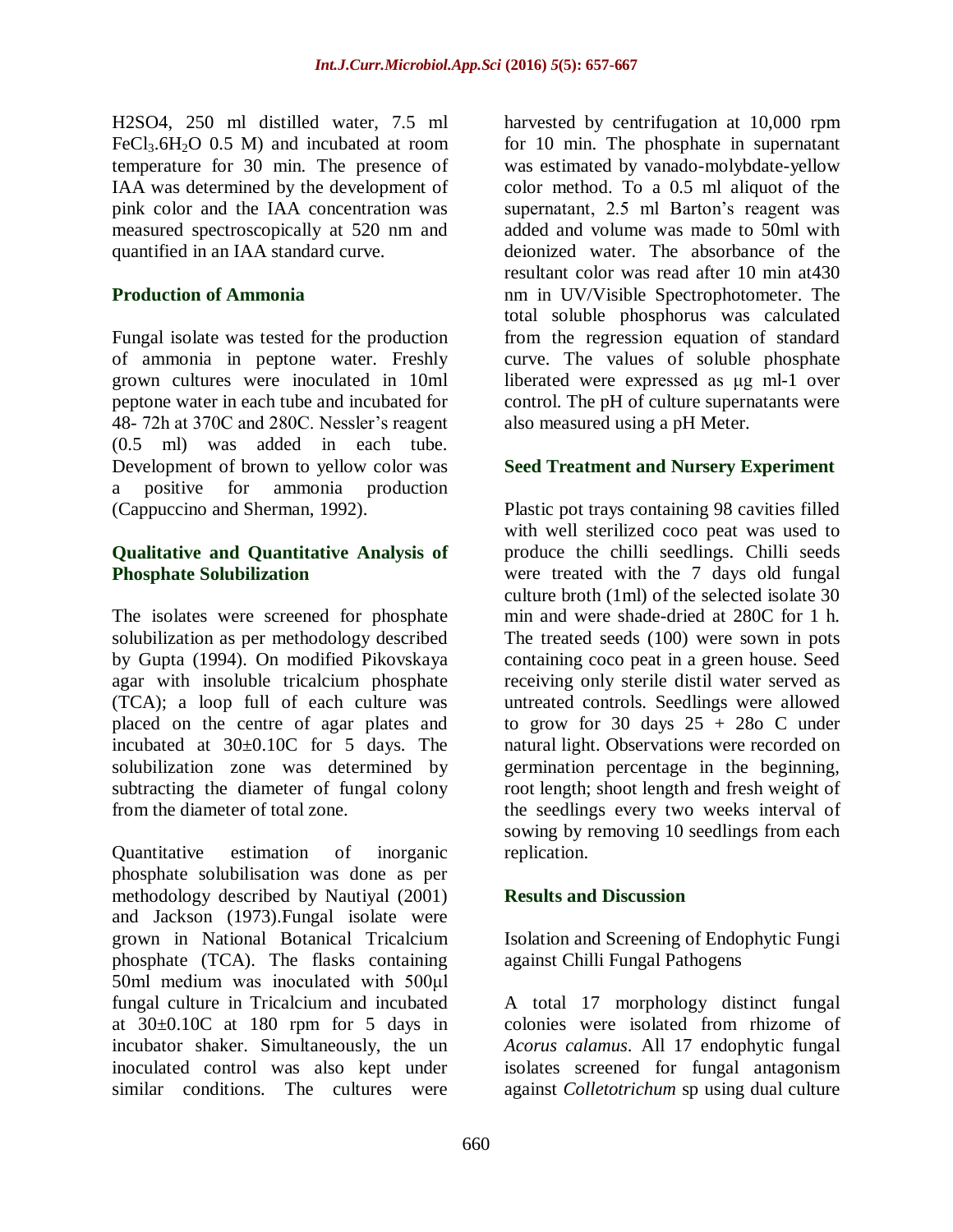method. Six endophytic fungal strains showed significant antagonism against test pathogenic fungi *C. acutatum* and *C. gloeosporioides*. Out of six fungal antagonistic isolates, one of the isolate *P.citrinum* (AVGE1) strain showed significantly higher antagonistic activity against the test pathogens.

## **Identification of Endophytic Fungi**

Morphological nature of mycelium conidiophores and conidial characters were identified under light microscope. Based on the morphology of mycelium, nature, structure and arrangement of conidia and conidiophores AVGE 1 was tentatively identified as genus *Pencillium* sp (fig 1)

When amplified the ITS region of r RNA of *P.citrinum* (AVGE 1) the primary ITS 1 and ITS 4 produced expected size of PCR product showing band at 553 bp. A Sequence similarity search showed that18S r RNA sequence of AVGE1 showed 99% similarity with their respective corresponding gene sequence of *P. griseofulvum* (EU497954.1), and *P.citrinum* (GU566273.1) in data base. A Phylogenetic analysis was Carried out with neighbor joining method revealed that it is closely related *P. citrinum*. The sequence was submitted in GEN BANK NCBI *P.citrinum* AVGE1 with accession number KM 389206 (Fig 2).

#### **Qualitative and Quantitative analysis of IAA, Ammonia and Phosphate solubilization**

*P.citrinum* (AVGE 1) showed positive response to phosphate solubilisation, IAA and Ammonia production. The isolate *P.citrinum* (AVGE 1) was tested for Quantitative production of IAA and Ammonia. *P.citrinum* AVGE 1 showed

significantly high levels of IAA (125μg/ml) and Ammonia (16.08 μg/ml). Another important trait in PGP is inorganic phosphate solubilization *P.citrinum* (AVGE 1) was capable of solubilizing inorganic phosphate with solubilisation index of 777 ppm (Table1)

#### **Effect of Volatile Compounds on the Growth Pathogens**

*P. citrinum* (AVGE1) strains showed visible inhibition due to production of volatile compounds against pathogenic fungi *C. acutatum* and *C. gloeosporioides* (data not shown)

## **Hydrolytic Enzymes by** *P.citrinum* **(AVGE1)**

Plate assay for the production of hydrolytic enzymes indicated that *P. citrinum* (AVGE1) was positive to Amylase, lipase, protease production. Clear zone around the fungal colony indicating the positive amylase production and undigested gelatin precipitated with ammonium sulphate and the digested area around the colonies appeared clear and thus indicating the positive protease activity by the fungi. After incubation a clear zone around the colony indicated lipase positive activity by the fungi (Table 2). The result obtained revealed that *P.citrinum* (AVGE1) possessed excellent enzymatic activity.

#### **Effect of** *P. citrinum* **(AVGE1) on Growth of Chilli Seedlings**

*P. citrinum* (AVGE1) was characterized for its plant growth promotion ability on seedlings of chilli (Capsicum frutescence LCA 334). In vitro growth parameters root length, shoot length, leaf surface area determined for 100 seedlings at an interval of 2 weeks after sowing. Inoculation of pot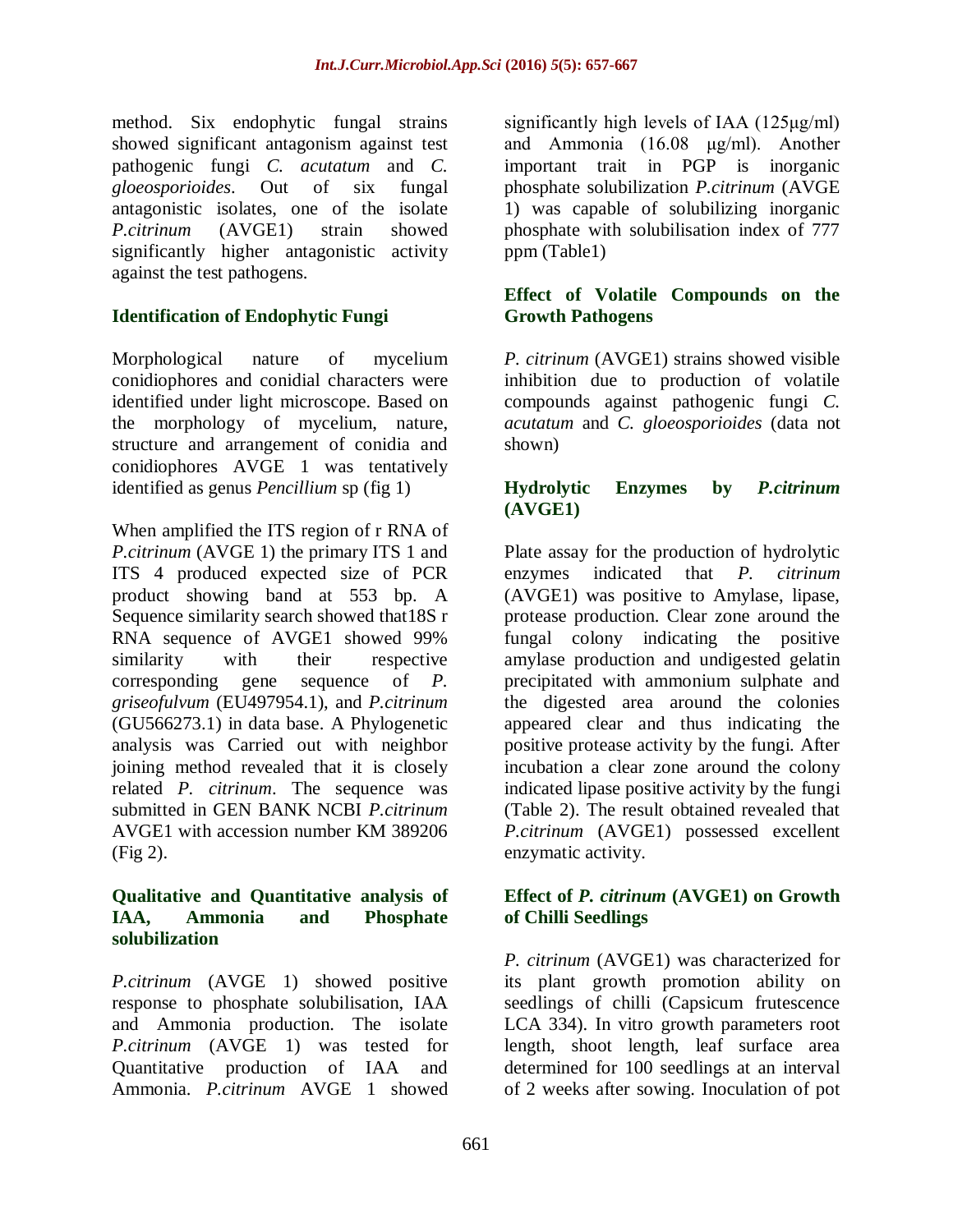trays containing chilli seeds with *P.griseofulvum* lead to a significant increase in growth parameters of chilli seedlings

(Table 2). *P. citrinum* (AVGE1) increased root length, shoot length, fresh weight and seedling vigor.

|                    | Troquetion of Figure them (IVV OLIT) |
|--------------------|--------------------------------------|
| <b>PGPR</b> traits | P.citinum (AVGE1)                    |
| IA A               | $125 \mu g/ml$                       |
| Ammonia            | $16.08\mu g/ml$                      |
| Phosphate          | ppm                                  |

Amylase Positive Protease Positive Lipase Positive

## **Table.1** Plant Growth Promotion Traits and Hydrolytic Enzyme Production of *P.citrinum* (AVGE1)

#### **Table.2** Effect of *P.citrinum* (AVGE1) on Growth of Chilli Seedlings

| Time period | Name       | Root<br>length   | <b>Shoot</b><br>length | weight<br>Fresh | Seedlings    |
|-------------|------------|------------------|------------------------|-----------------|--------------|
|             |            | (cm)             | (cm)                   | (gram)          | vigor index# |
| $2nd$ week  | Control    | $2.3 \pm 0.15$   | $3.64 \pm 0.15$        | $0.06 \pm 0.02$ | 594          |
|             | P.citrinum | $6.17 \pm 0.02$  | $6.55 \pm 0.02$        | $2.58 \pm 0.02$ | 1272         |
|             | (AVGE2)    | (168.26%)        | $(79.94\%)$            | $(4200\%)$      |              |
| $4th$ week  | Control    | $4.86 \pm 0.15$  | $4.86 \pm 0.01$        | $0.09 \pm 0.01$ | 972          |
|             | P.citrinum | $9.18 \pm 0.15$  | $9.55 \pm 0.04$        | $3.99 \pm 0.04$ | 1873         |
|             | (AVGE2)    | $(88.88\%)$      | $(96.50\%)$            | (4333%)         |              |
| $6th$ week  | Control    | $6.55 \pm 0.15$  | $6.82 \pm 0.02$        | $0.16 \pm 0.01$ | 1337         |
|             | P.citrinum | $15.18 \pm 0.01$ | $17.36 \pm 0.15$       | $4.17 \pm 0.15$ | 3254         |
|             | (AVGE2)    | (131.75%)        | $(154.54\%)$           | $(2506\%)$      |              |
| $8th$ week  | Control    | $10.69 \pm 0.25$ | $10.93 \pm 0.02$       | $0.20 \pm 0.02$ | 2162         |
|             | P.citrinum | $17.46 \pm 0.20$ | $20.88 \pm 0.17$       | $4.88 \pm 0.03$ | 3700         |
|             | (AVGE2)    | $(63.33\%)$      | (91.03%)               | (2340%)         |              |

*\*Values are mean of three replicates. ± SE*

*#Seedlings viour index= seedling length (cm) × germination percentage.* 

solubilisation

*Vigor index calculated after every 2 weeks.*

\*\* Value in parenthesis is % increase of growth compared to control.

#### **Fig.1** Microscopic Observation of *P.citrinum*

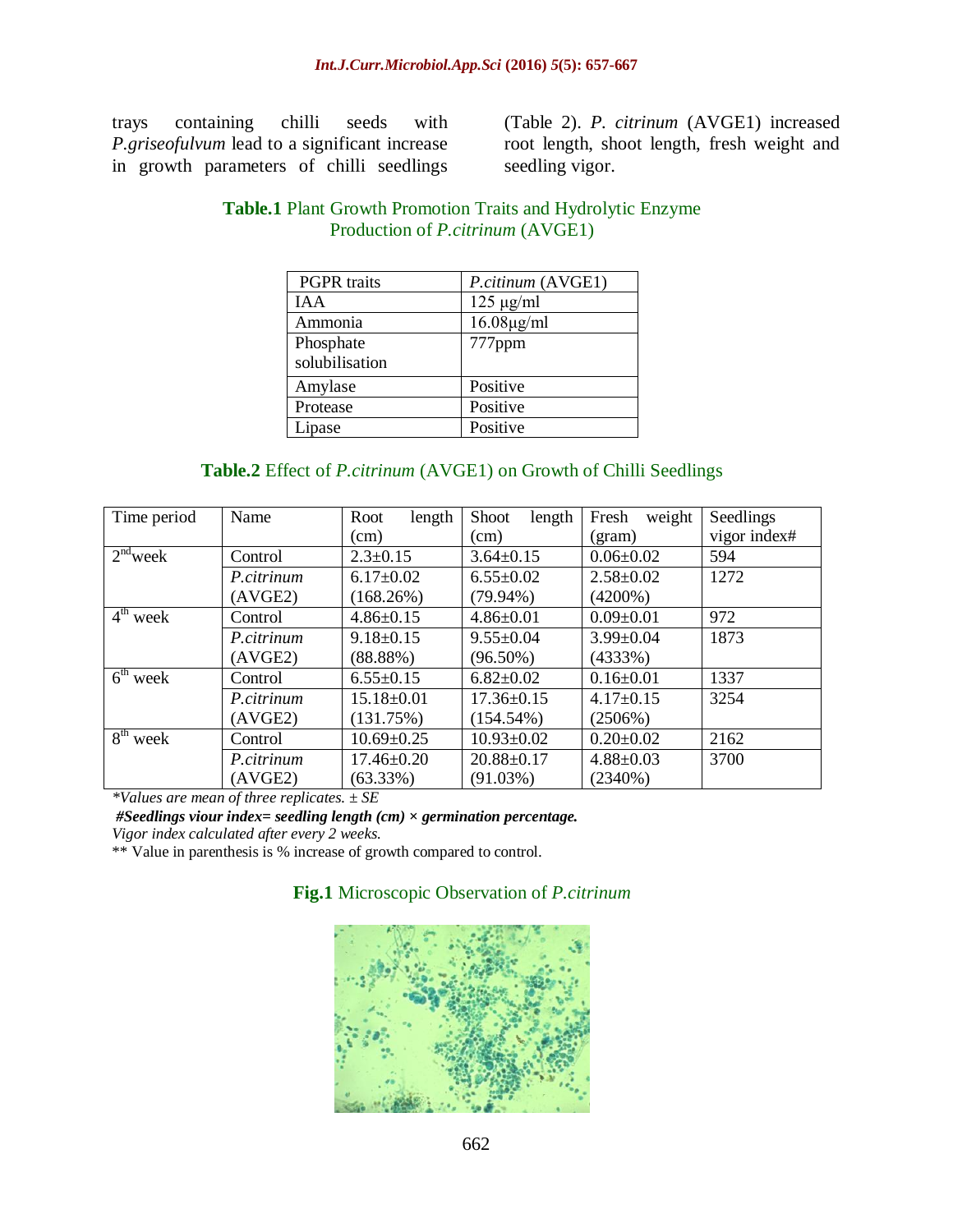#### **Fig.2** Phylogenetic Analysis of *P.citrinum* (AVGE1), Isolate based on 18S rRNA base Sequence







The use of biological control methods to reduce disease incidence caused by phyto pathogens is continually being developed and is being used in a variety of crops (Soytong K *et al.,* 2001). In the present study, *P.citrinum* (AVGE 1) showed inhibitory activity against both the test fungal pathogens. However, the antifungal activity demonstrated by endophytic fungi, *P.citrinum* was due to certain diffusible metabolites as revealed by dual culture



Control seedlings AVGE1 treated seedlings

method. The extracellular metabolites produced by endophytic fungi *P.citrinum* (AVGE1) are responsible to inhibit the pathogens. Fungal protease also plays a significant role in cell wall lysis that occurs during pathogen–host interactions (Haran S *et al.,* 1996). *P.citrinum* (AVGE 1) produced higher quantities of IAA in culture broth and also induced their production within the treated chilli plants. The increase in IAA levels is one of the direct mechanisms by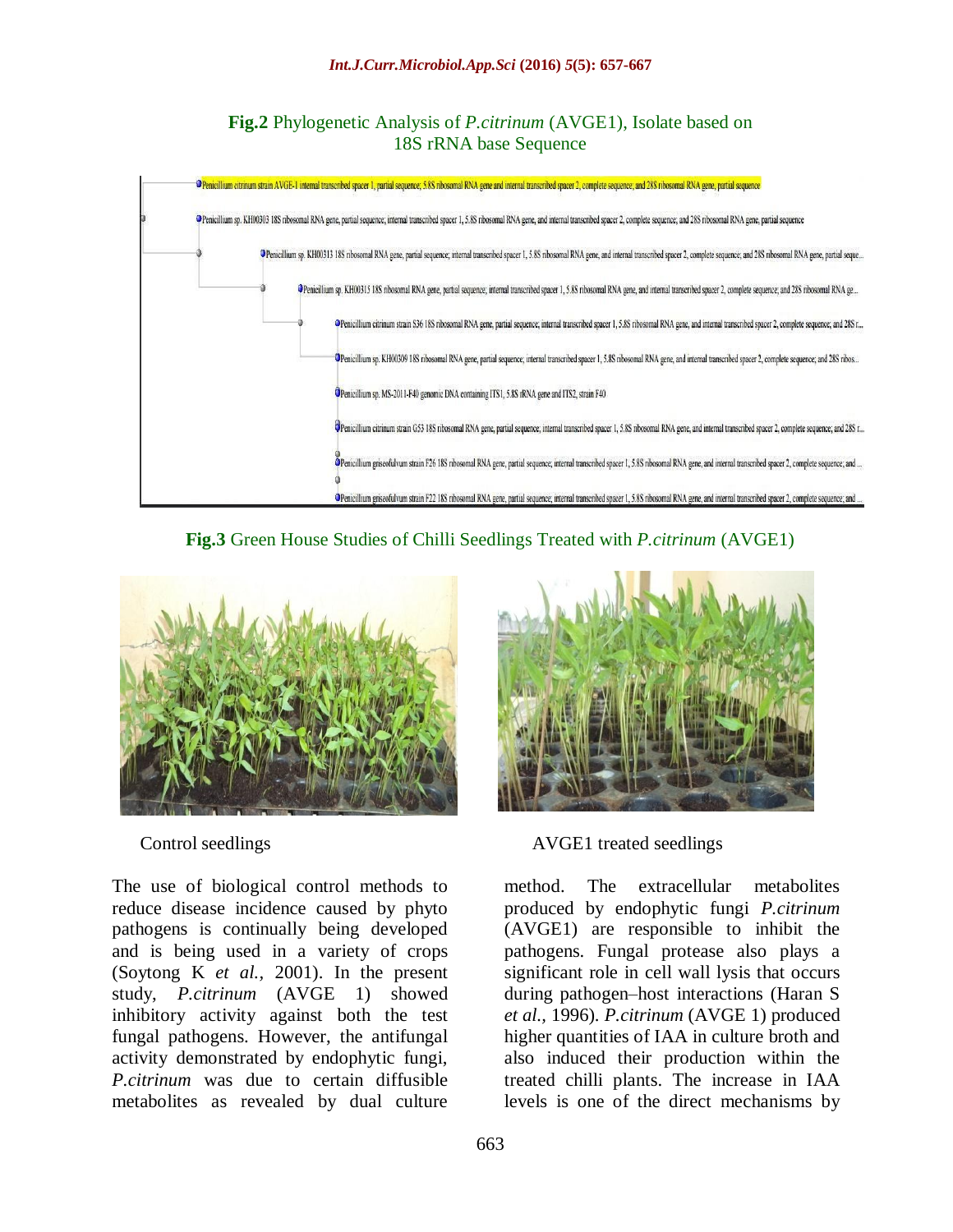which bio control agents promote shoot and root growth and leaf area in chilli plants. The role of IAA in lateral and adventitious roots initiation and emergence, as well as in shoot development by influencing cell division, expansion and differentiation (Saikkonen, *et al.,* 2011).They also colonize the plant roots, provide protection against certain soil borne fungal pathogens as well as stimulate growth and crop yield by hormonal stimulation through induction of host resistance by elicitation (Neito and Frankenberger, 1989). *P.citrinum* (AVGE1) has been reported to produce high levels of IAA and ammonia. These property were responsible for increased growth of chilli seedlings (table 2, fig3). Among different microbial groups, fungi have been reported to be more efficient phosphate solubilizer in comparison to bacteria. (Ahmad, *et al.,* 2008) It is a well-established fact that improved phosphorous nutrition influences overall plant growth and root development (D.L. Jones & P.R. Darrah, 1994).The plant growth promoting ability of fungi may be due to their capacity to produce higher amounts of growth promoting metabolites. *P.citrinum* (AVGE1) Inorganic phosphate solubilization was reported to be high (770 ppm) when compared to the earlier studies. The *P.citrinum* (AVGE1) tested positive for the production of ammonia, which is taken by plants as a source of nitrogen for their growth (Gour, *et al.,* 1990) fungal endophytes thus facilitate their host plants to survive under stress condition by secreting favorable secondary metabolites

The results from this study also showed that the fungal endophyte *P.citrinum* (AVGE1) can produce a variety of volatile compounds (VOCs) and showed antifungal activity against *Colletotrichum* pathosystems. Many endophytic species reported to produce volatile antibiotics substance (Strobel, 2002; Schulz, 2005; Wang, *et al.,* 2007) However,

less than half of these compounds are of importance in bio control strategy as most of the volatiles are non-inhibitory in nature.

The present study has clearly demonstrated that *P.citrinum* (AVGE1) can be employed for basal application in pot trays to raise quality chilli seedlings to induce systemic resistance against Anthracnose disease caused by *Colletotrichum* species. This study therefore assumes significance in production of diseases free quality chilli transplants. Based on this study and other data a seed coating formulation, has been developed and its utility in enhance seed germination, seedling growth and vigor with resistance to seed borne fungal pathogens. Management and control of the anthracnose disease are still under extensive research (Yoon, *et al.,* 2004). Among disease control management, the use of resistant cultivars is the cheapest, easiest, safest and most effective means of controlling the disease. This is not only to eliminate losses from the disease but also decrease the cost of chemical and mechanical control, as well as reduce contamination of the environment from the use of toxic chemicals.

The potentiality of *P.citrinum* (AVGE1) bio control agent under in vivo conditions from the point of view whether there is any varietal or location variations in harbouring and its expression against the tested pathogens and on the occurrence of diseases in nature in chilli fields where the endophyte commonly occurs need to be explored in future.

# **Acknowledgement**

I am thankful to Acharya Nagarjuna University, Guntur, and A.P. for granting University Research Fellowship to do my research work.

#### **References**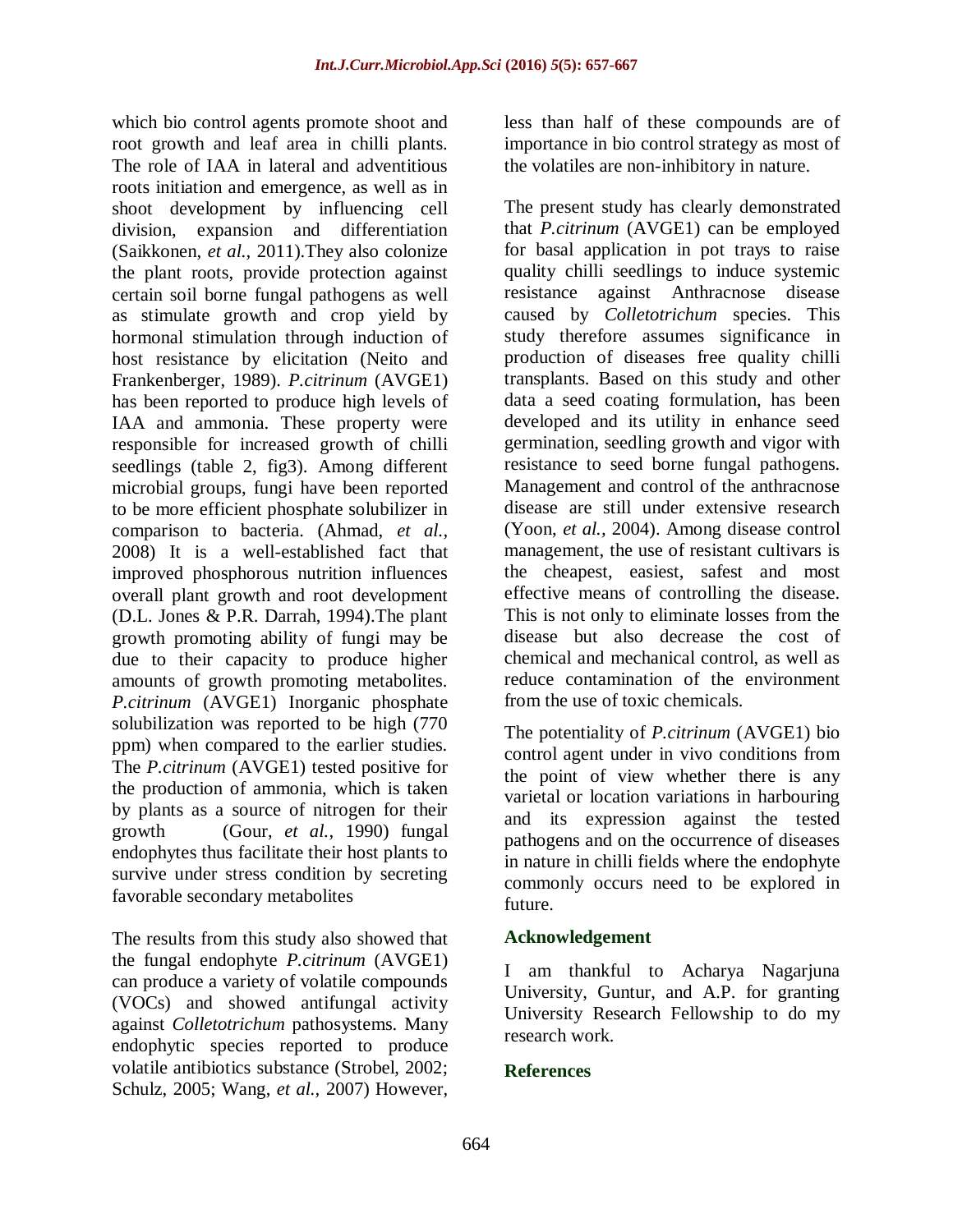- Gour, A.C. 1990. Eds. phosphate solubilizing micro-organisms as biofertilizers. Omega scientific publishers. New Delhi, 16-72.
- Astchul, S.F., Gish, W., Miller, W., Myers, E.V., Lipman, D. 1990. basic local alignment tool*. J. Mol. Boils.,* 215: 403-410.
- Bosland, P.W., Votava, E.J. 2003. Peppers: Vegetable and Spice Capsicums. CAB International, England, p.233.
- Brick, J.M., Bostock, R.M., Silverstone, S.E. 2004. Rapid insitu assay for indole acetic acid production by bacteria immobilized on nitrocellulose membrane. *Appl, Environ. Microbial.,* 57: 535-538.
- Charigkapakorn, N. 2000. Control of Chilli Anthracnose by Different Biofungicides. Thailand. Available from http:// www.arcavrdc.org/pdf\_files/029- Charigkapakorn\_18th.pdf (Accessed 24/06/2008).
- Clay, K., Hardy, T.N., Hammond, A.M., Jr 1985. Fungal entophytes of grasses and their effects on an insect herbivore. *Oecologia*. 66: 1–5.
- Clay, K. 1988. Fungal entophytes of grasses: defensive mutualism between plants and fungi. *Ecol.,* 69: 10–16.
- Campanile, G., Ruscelli, A., Luisi, N. 2007. Antagonistic activity of endophytic fungi towards Diplodiacorticola assessed by in vitro and in planta tests. *Eur. J. Plant Pathol.,* 117: 237– 246.
- Clarke, B.B., White, J.F. Jr, Hurley, R.H., Torres, M.S., Sun, S. 2006. Endophyte mediated suppression of dollar spot disease in fine fescues. *Plant Dis.,* 90: 994–998.
- Cappuccino, J.G., N. Sherman. 1992. Biochemical activities of microorganisms. In: Microbiology, A Laboratory Manual. The Benjamin /

Cummings Publishing Co.California, USA.

- Jones, D.L., P.R. Darrah. 1994. Role of root derived organic acids in the mobilization of nutrients from the rhizosphere. *Plant Soil,* 166: 247–257.
- Ahmad, F., Ahmad, I., Khan, M.S. 2008. Screening of free-living rhizospheric bacteria for their multiple plant growth-promoting activities. *Microbiol. Res.,* 163: 173–181.
- Gupta, R.S., S. Rekha, Aparna, R.C. Kuhad. 1994. A modified plate assay for screening phosphate solubilizing microorganisms. *J. Gen. Appl. Microbiol.*, 40: 255–260.
- Ghildial, A., Pandey, A. 2008. Isolation of cold tolerant antifungal strains of Trichoderma sp. from glacier sites of Indian Himalayan region*. Res. J. Microbiol.,* 3(8): 559–564.
- Hankin, L., Anagnostakis, S.L. 1975. The use of solid media for detection of enzyme production by fungi. *Mycologia,* 67: 597–607.
- Haran, S., Schickler, H., Chet, I. 1996. Molecular mechanisms of lytic enzymes involved in the biocontrol activity of Trichoderma harzianum. *Microbiol.,* 142: 2321–2331.
- Hadden, J.F., Black, L.L. 1989. Anthracnose of Pepper Caused by *Colletotrichum* spp. Proceeding of the International Symposium on Integrated Management Practices: Tomato and Pepper Production in the Tropics. Asian Vegetable Research and Development Centre, Taiwan, p.189-199.
- Idris, E.E.S., Igiesias, D., Talon,M., borriss, R. 2007. Tryptophan dependent production of indole -3-acetic acid (IAA) affects level of plant growth promotion by *Bacillus amyloliquefaciens* FZB42. *Mol. plant – microbe interaction,* 20: 619-626.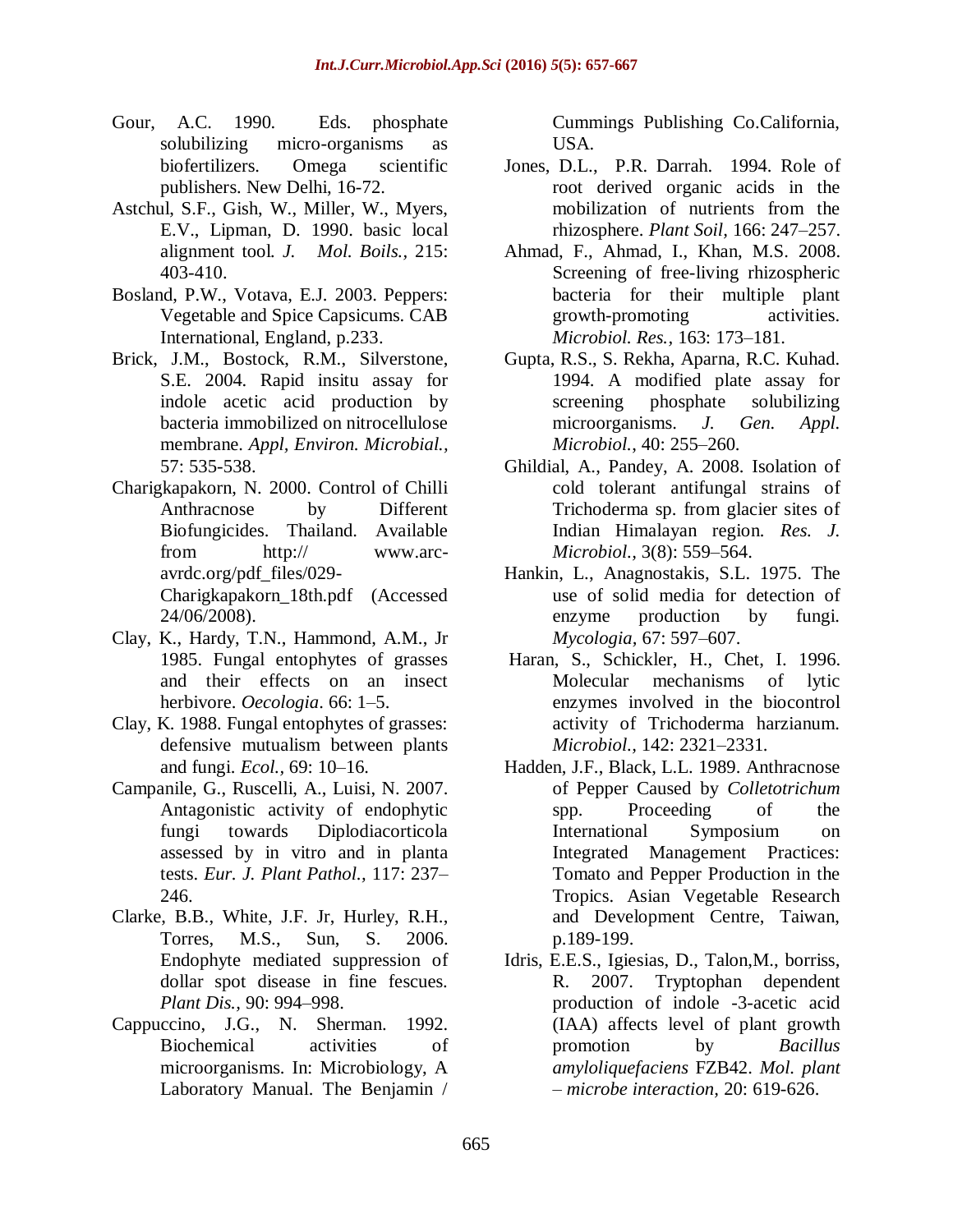- Jackson, M.L. 1973. Estimation of phosphorus content. Soil chemical analysis, Printer Hall, New Delhi (India).
- Jeyalakshmi, C., Seetharaman, K. 1998. Biological control of fruit rot and dieback of chilli with plant products and antagonistic microorganisms. *Plant Dis. Res.,* 13: 46-48.
- Deddad, J., Alyan, A., H., Proksch, P. 2010. Methods for isolation of marine derived endophytic fungi and their bioactive secondary products*, Nat. Protoc.*
- Kamalakannan, A., Mohan, L., Harish, S., Radjacommare, R., Amutha, G,. Chiara, K., Karuppiah, R., Mareeswari, P., Rajinimala, Angayarkanni, T. 2004. Biocontrol agents induce disease resistance in Phyllanthusniruri Linn against camping-off disease caused by Rhizoctoniasolani. *Phytopathol. Mediterr.,* 43:187–194.
- Korpraditskul, V., Rattanakreetakul, C., Korpraditskul, R., Pasabutra, T. 1999. Development of Plant Active Substances from Sweet flag to Control Fruit Rot of Mango for Export. In: Proceeding of Kasetsart University Annual Conference. Kasetsart University, Bangkok, p.34.
- Kumar, S., Kaushik, N. 2013. Endophytic fungi isolated from oilseed crop Jatropha curcas produces oil and exhibit antifungal activity. *PLoS One,* 8: 1–8.
- Kumar, S., Kaushik, N., Edrada-Ebel, R.A., Ebel, R., Proksch, P. 2011. Isolation, characterization and bioactivity of endophytic fungi of Tylophora indica. *World J. Microbiol. Biotechnol.,* 27: 571–577.
- Kumaresan, V., Suryanarayanan, T.S. 2002. Endophyte assemblages in young, mature and senescent leaves of

Rhizophora apiculata: evidence for the role of endophytes in mangrove litter degradation*. Fungal Divers,* 9: 81–91.

- Li, H.Y., Zhao, C.A., Liu, C.J., Xu, X.F. 2010. Endophytic fungi diversity of aquatic/riparian plants and their antifungal activity in vitro. *J. Microbiol.,* 48: 1–6.
- Liu, X.D., Yan, X. 2008. A novel raw starch digesting α-amylase from a newly isolated Bacillus sp. YX-1: purification and characterization. *Biores. Technol.,* 99: 4315- 20.
- Lorck, H. 2004. Production of hydrocyanic acid by bacteria. *Plant Physiol.,* 1: 142-146.
- Maria, G.L., Sridhar, K.R., Raviraja, N.S. 2005. Antimicrobial and enzyme activity of mangrove endophytic fungi of southwest coast of India. *J. Agricultural Technol*., 1: 67-80.
- Neito, K.F., W.T. Frankenberger. 1989. Biosynthesis of cytokinins produced by Azoto bacterchroococcum. Soil. *Biochem.*, 21: 967-972.
- Narisawa, K., Kawamata, H., Currah, R.S., Hashiba, T. 2002. Suppression of Verticillium wilt in eggplant by some fungal root endophyte. *Eur. J. Plant Pathol.,* 108: 103–109.
- Nautiyal, C.S., S. Mehta. 2001. An Efficient Method for Qualitative Screening of Phosphate-Solubilizing Bacteria. *Microbiol.*, 43: 51-56.
- Patten, C.L., Glick, B.R. 2002. Role of Pseudomonas putidaindole-acetic acid in development of the host plant root system. *Appl. Environ. Microbiol.*, 68: 3795-3801.
- Petrini, O. 1984. Endophytic fungi in British ericaceae: a preliminary study. *Trans. Brit. Mycol. Soc.,* 83: 510–512.
- Photita, W., Taylor, P.W.J., Ford, R., Hyde, K.D., Lumyong, S. 2005. Morphological and molecular